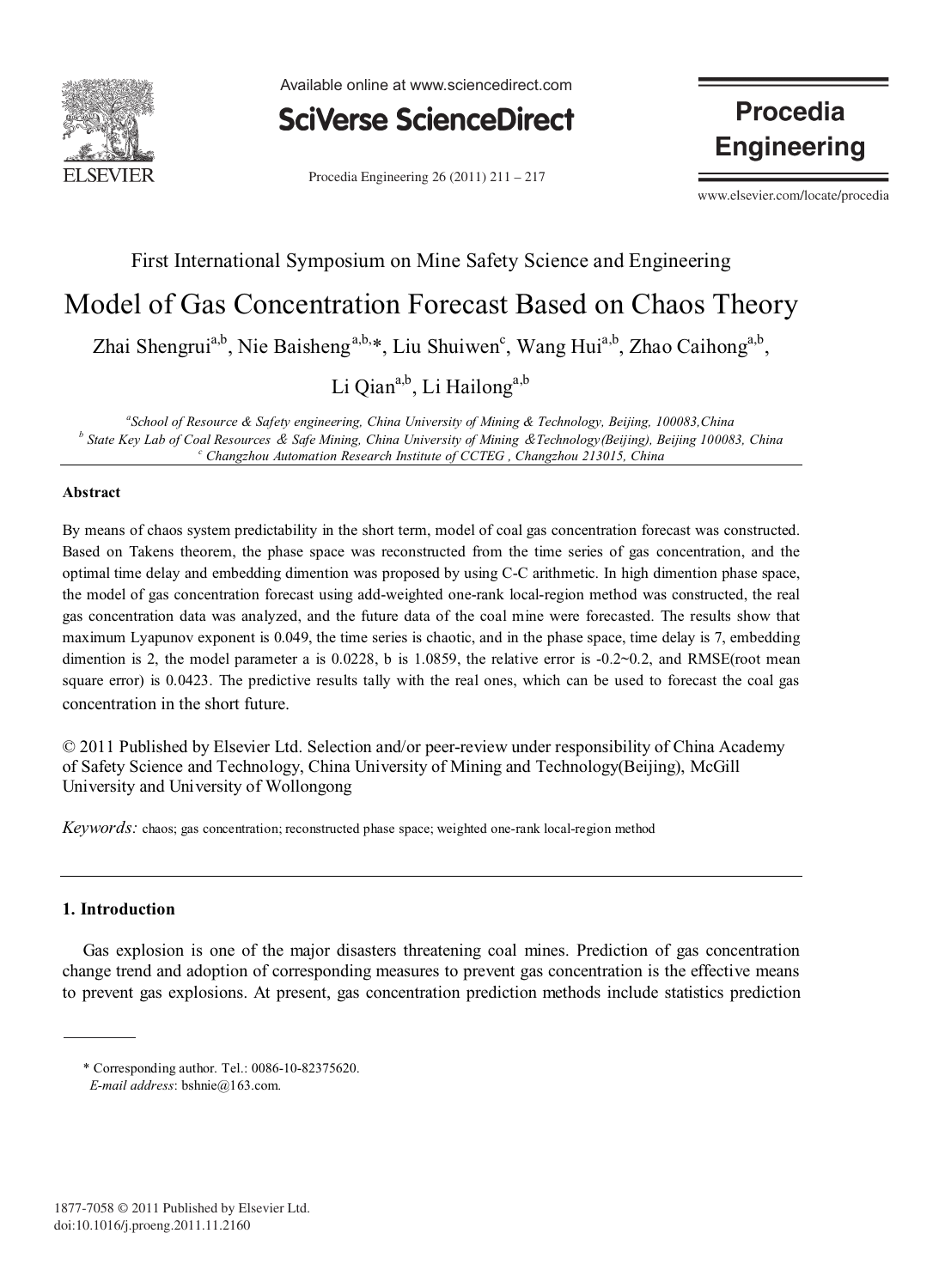method[1,2], nonlinear prediction method[3,4] and integration method[5]. The nonlinear prediction method dominates. Chaos theory is widely applied in the field of electric load, stock prices and slope displacement, etc.[6]. NIE Bai-sheng et al[7] analyzed the characteristics of electromagnetic emission and acoustic emission in coal and rock fracturing. CHENG Jian[8], CUI Xiaoyan et al[9] successfully applied the chaos theory in gas prediction. Reasonable selection of time delay  $\tau$  and embedding dimension m is the key to correct prediction. This paper employed C-C arithmetic in simultaneously determining time delay  $\tau$  and embedding dimension m, and used weighted one-rank local-region method to establish gas concentration prediction model used to predict the changing trend of gas concentration in a short period. The research is of important significance to preventing gas explosions in coal mines.

#### **2. Identification of Chaos**

The gas concentration prediction method targets only at the time series of chaos. Hence, it is necessary to identify the chaos of times series of gas concentration before prediction is made. Lyapunov index represents the average index percent in which the system converges or diverges between neighboring orbits of the phase space. A positive Lyapunov index means that the orbis in the phase space rapidly separate, long time behavior is sensitive to initital conditions, and motion is in chaos state[6]. Therefore, whether maximal Lyapunov index is larger than zero can be taken as the criterion to judge whether time series is chaos series.

Small data amount method is used to compute maximal Lyapunov index with the following steps[10]: (1) Perform FFT transform for the gas concentration time series  $x(1),x(2),...,x(N)$ , and estimate average period P through the derivative of the average power of energy spectrum.

(2) Reconstruct the phase space of time series according to time delay  $\tau$  and embedding dimension m.

$$
Xi=[x(i),x(i+\tau), x(i+2\tau),--, x(i+(m-1)\tau)]
$$
\n(1)

Where,  $i=1,2,\dots,M$ , *M* is phase point number,  $M=N-(m-1)\tau$ .

(3) Look for the closest point  $X_i$  of each point Xi in the phase space, and restrict temporary separation, namely

$$
d_i = \min_i \left\| X_i - X_i \right\|_2, \quad \left| i - \hat{i} \right| > P \tag{2}
$$

(4) As for each point Xi in the phase space, compute the distance between its neighboring point and the j *th* discrete time step *di(j)*

$$
d_i(j) = \left| X_{i+j} - X_{i+j} \right| \tag{3}
$$

Where,  $j = 1, 2, \dots, \min(M - i, M - \hat{i})$ (5) As for each *j*, solve the mean value *y(j)* of *lndi(j)* of all *i*

$$
y(j) = \frac{1}{q \cdot \Delta t} \sum_{i=1}^{q} \ln d_i(j)
$$
\n<sup>(4)</sup>